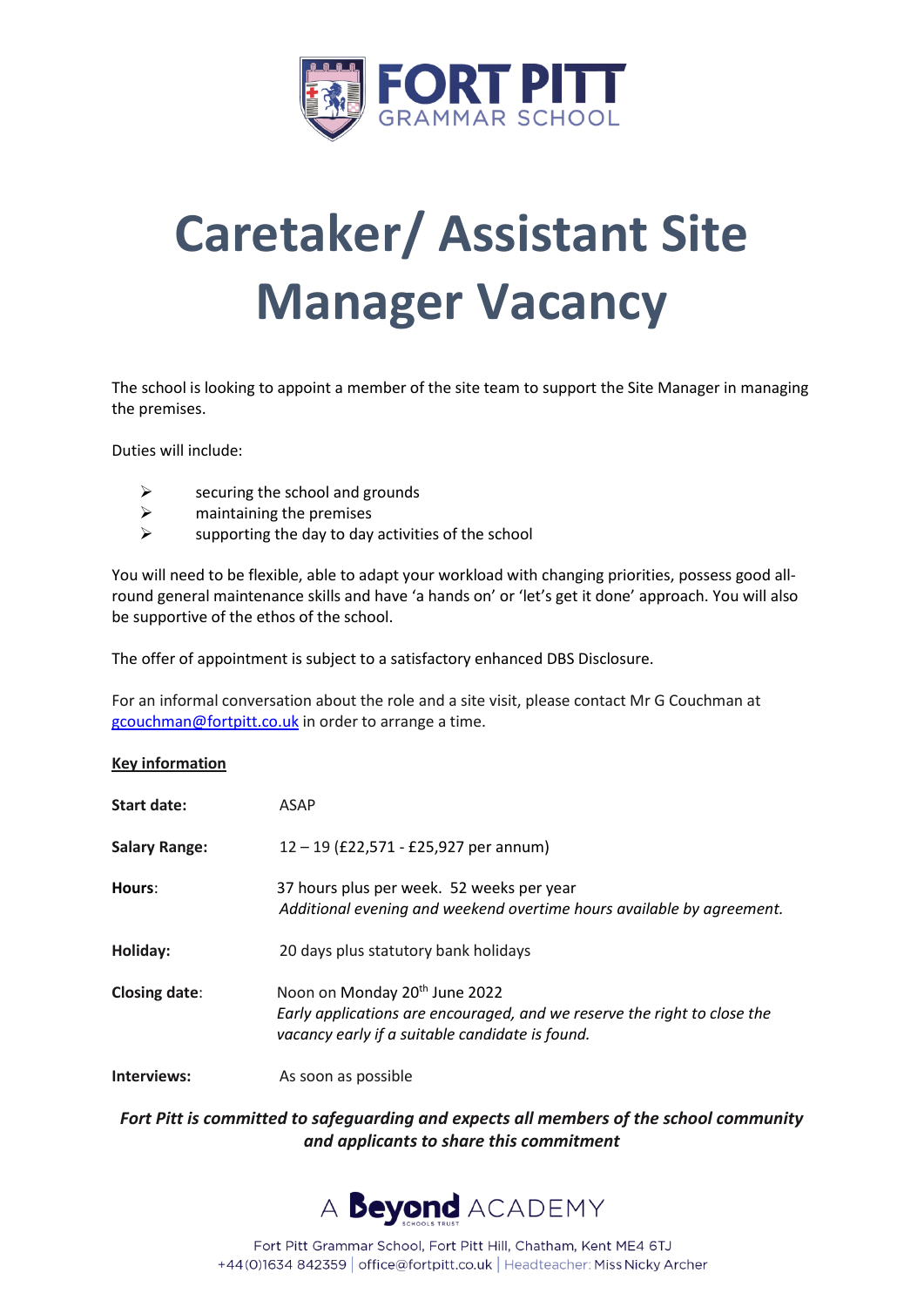

# **Caretaker/ Assistant Site Manager**

The person holding this position will be line-managed by the Site Manager at Fort Pitt Grammar School.

### *RESPONSIBILITIES will be assigned by the Site manager and could include:*

## **1. Daily:**

- unlocking arrangements
- locking up arrangements
- checking heating
- empty external bins to prevent vermin and litter
- check calendar for bookings & respond to planned activities
- set out main hall for ad-hoc requirements
- moving supplies into store(s) and or other locations
- litter picking main areas of the school and playing field when necessary
- ad-hoc repairs as and when required. Staff to carry out repairs within their competency level. Standard first hand checks to be carried out if equipment is not working. For example, boiler checks - checking safety knock-off buttons to ensure they have not been accidentally activated resulting in hot water pilot light not on and no hot water.
- developing school facilities such as fitting shelving, erecting notice boards
- signing for deliveries and checking contents matching goods with delivery note
- attending to sporting activities e.g. netball / tennis courts.
- replacing light bulbs / fluorescent tubes
- unlocking and locking sports hall each evening as and when required.
- ensuring paths and grass areas are kept free from animal excrement

#### **2. Other Tasks:**

- Painting, redecorating and repairing areas of the school on a planned programme
- Patrolling car parking in respect of events parent's evenings, concerts, taster days etc
- Checking building maintenance / conditions & reporting defects.
- Undertaking security role ensuring the buildings, students, staff and visitors are safe.
- Monitoring fire drills, checking on the evacuation arrangements and buildings
- Fire alarm & fire incidents investigating alarm calls, checking causes
- Responding to call-outs from call centre and liaising with the police where necessary
- Dealing with emergencies such as dealing with animals on site
- PAT testing electrical equipment
- Sanding outside tables & benches and re-varnishing
- Setting out halls for examinations
- Setting out main hall and other rooms for meetings, training and bookings
- Assist in identifying and reporting H & S issues taking appropriate action where appropriate i.e. carrying out repairs and or making safe
- Alarm call outs
- General maintenance such as painting, plumbing, PAT testing etc
- Early and late shifts



Fort Pitt Grammar School, Fort Pitt Hill, Chatham, Kent ME4 6TJ +44(0)1634 842359 | office@fortpitt.co.uk | Headteacher: Miss Nicky Archer